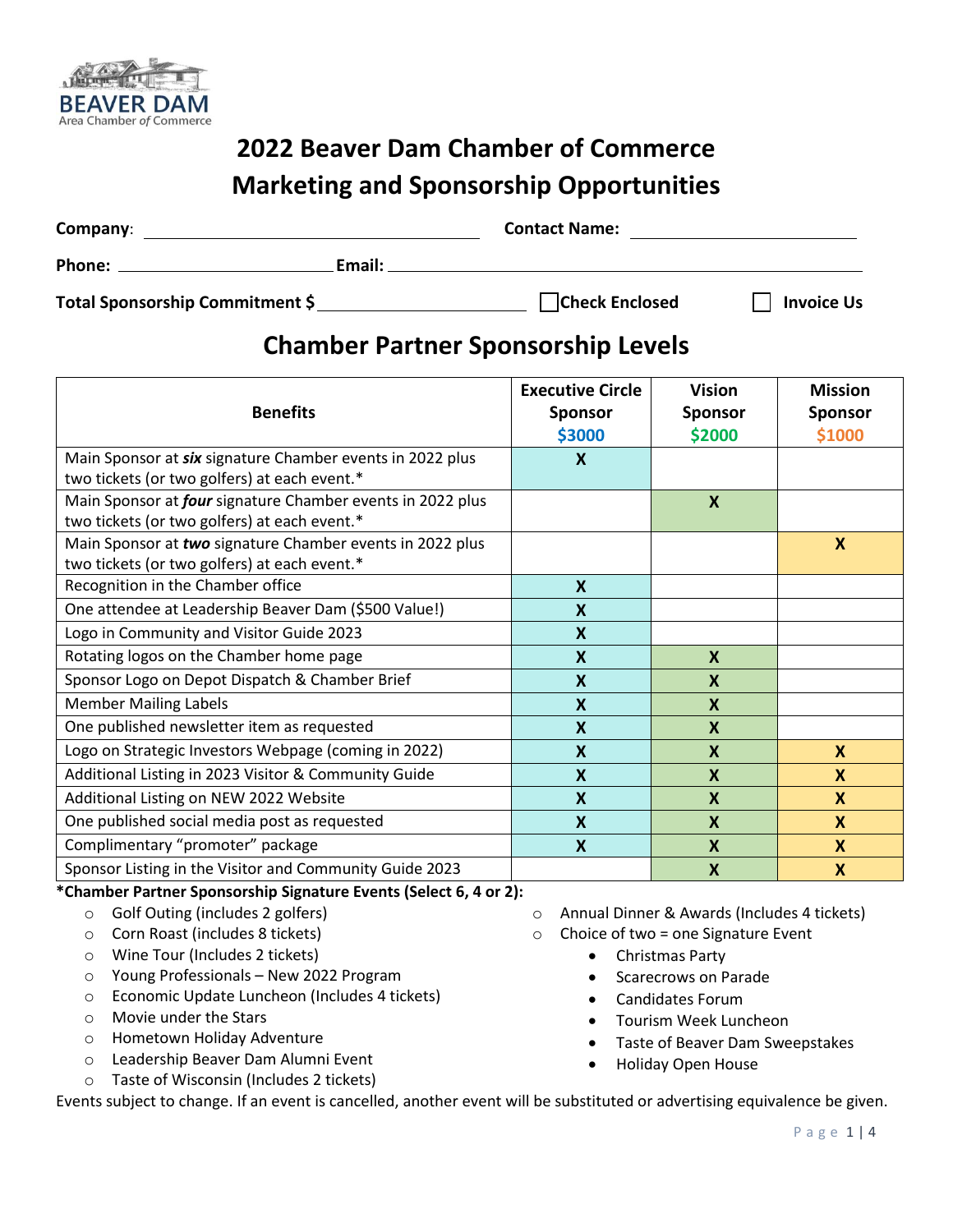

## **Ala Carte Sponsorship Opportunities**

| <b>Event</b>                                                                                        | <b>Sponsorship Opportunity</b>                                                                                       | Cost                                                    | Qty                                                 | <b>Benefits</b>                                                                                                                                                                                                                                                    |
|-----------------------------------------------------------------------------------------------------|----------------------------------------------------------------------------------------------------------------------|---------------------------------------------------------|-----------------------------------------------------|--------------------------------------------------------------------------------------------------------------------------------------------------------------------------------------------------------------------------------------------------------------------|
| <br><b>ANNUAL</b><br>DINNER<br><b><i>&amp; AWARDS</i></b><br>Beaver Dam Area<br>Chamber of Commerce | <b>Annual Dinner and Awards</b><br>Ceremony (January)                                                                | \$500                                                   |                                                     | · Identification in press release<br>· Identification on the event invitation<br>• Verbal recognition at the event<br>• Identification on the dinner program<br>· Social Media, Website & Newsletter<br>• Reservations for 4                                       |
|                                                                                                     | <b>Annual Dinner supporting</b><br>sponsorship                                                                       | \$100                                                   |                                                     | Identification on the event invitation<br>$\bullet$<br>Identification on the dinner program<br>$\bullet$                                                                                                                                                           |
| BREAKFAS1<br>NETWORK                                                                                | <b>Breakfast Network</b><br><b>Event Sponsor</b><br>(every other month)                                              | \$100                                                   | 6/yr                                                | Brief commercial at the event<br>$\bullet$<br>Marketing materials at the event<br>$\bullet$<br>Social Media, Website & Newsletter<br>$\bullet$<br>Reservations for 2 at the event                                                                                  |
| <b>Business</b><br><b>H</b> Ours                                                                    | <b>Business After Hours (BAH)</b><br>Sponsor an event $-$ typically 2 <sup>nd</sup><br>Wednesday of each month       | $$75+$<br>Cost of<br>food &<br>beverag<br>es to<br>host | 12/<br>year                                         | Opportunity to give a brief<br>$\bullet$<br>commercial at the event.<br>Opportunity to bring marketing<br>$\bullet$<br>materials to the event<br>Social Media, Newsletter & website<br>$\bullet$                                                                   |
| <b>BUSINESS</b><br><b>Beaver Dam Area Chamber of Cor</b>                                            | <b>Business Power Hour</b><br>(virtual or live options)<br>Learn to improve your business<br>or grow professionally. | \$100                                                   | 12/<br>year                                         | Opportunity to give a brief<br>$\bullet$<br>commercial at the event.<br>Website and newsletter mention                                                                                                                                                             |
| <b>BD CONNECT</b><br>(logo in the works<br>(၁)                                                      | <b>New Young Professionals</b><br>Networking Event Sponsorships<br>will be availablecoming soon!                     | Coming<br>Soon!                                         |                                                     | Note - the Young Professionals is<br>$\bullet$<br>coming back as part of a Leadership<br>Beaver Dam service project. Stay<br>tuned for sponsorship information.                                                                                                    |
| $\mathbb{I}$<br><b>CORN ROAST</b>                                                                   | <b>Beaver Dam's Annual Corn Roast</b><br>Main event Sponsor                                                          | \$500                                                   |                                                     | Main Event Sponsors:<br>Identification in all press releases<br>Identification on tickets<br>$\bullet$<br>Verbal recognition the night of the event<br>Prominent signage at the event<br>Social Media, Website & Newsletter<br>$\bullet$<br>8 tickets to the event |
|                                                                                                     | <b>Entertainment Sponsor</b><br>Beer Sponsor<br>Corn Sponsor<br><b>Brat Sponsor</b>                                  | \$400<br>\$300<br>In Kind<br>\$300                      | $\overline{2}$<br>$\mathbf{1}$<br>1<br>$\mathbf{1}$ | <b>Supporting Sponsors:</b><br>Identification on invitations<br>$\bullet$<br>Verbal recognition the night of the event<br>Prominent signage at the event<br>4 tickets each to the event                                                                            |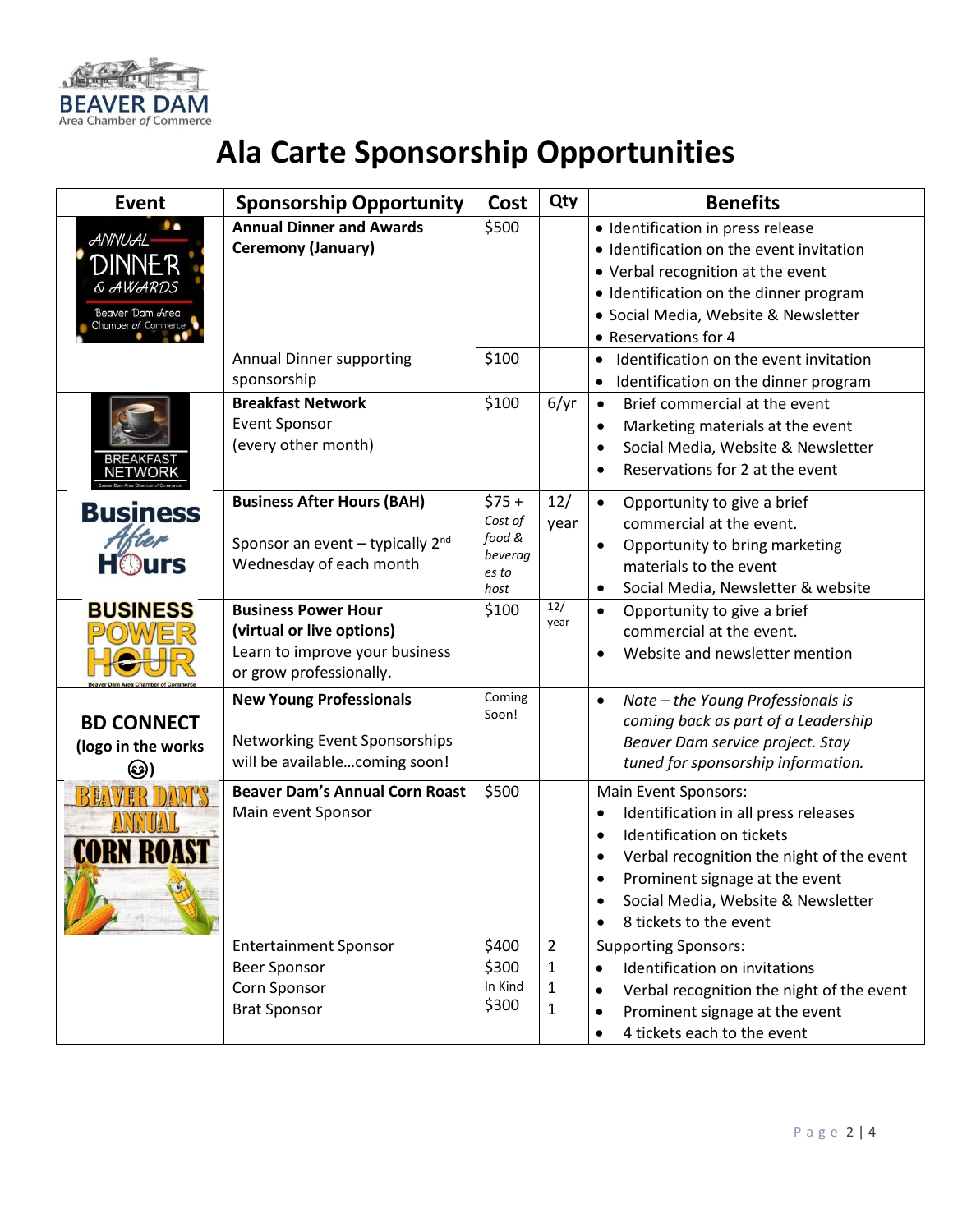

| <b>ECONOMIC</b><br><b>UPDATE</b><br><b>UNCHEON</b>                      | <b>Economic Update Luncheon</b><br>Main Sponsor                                                                                                                                     | \$500                                     |                         | Sponsors receive:<br>Identification in all press releases<br>Identification in event invitation<br>Verbal recognition at the luncheon<br>Social Media, Newsletter & Website<br>Up to 4 reservations                                                     |
|-------------------------------------------------------------------------|-------------------------------------------------------------------------------------------------------------------------------------------------------------------------------------|-------------------------------------------|-------------------------|---------------------------------------------------------------------------------------------------------------------------------------------------------------------------------------------------------------------------------------------------------|
| <i>BEAVER DAM</i><br><b>JBER OF COMMERC</b><br>ANNUAL<br>GOLF<br>OUTING | <b>Golf Outing</b><br>Main Sponsor (includes 2 golfers)<br>Dinner Sponsorship<br>Lunch Sponsorship<br><b>Golf Cart Sponsor</b><br><b>Hole Sponsorship</b><br>Hole Event Sponsorship | \$500<br>\$250<br>\$200<br>\$150<br>\$150 | 3<br>3<br>1<br>36<br>12 | <b>Main Event Sponsors</b><br>• Logo in Golf Outing Program<br>· Social media, Newsletter & Website<br>• Prominent signage at event<br>· Logo on event invitation<br>• Logos on Banners<br><b>Hole and Event Sponsors</b><br>• Company name at the Hole |
| Purna<br><b>CHRISTMAS</b><br>PARTY                                      | <b>Annual Christmas Party</b><br>Main Sponsor or Music Sponsor                                                                                                                      | \$250                                     |                         | • Company name in the Golf Program<br>Identification at the event<br>$\bullet$<br>Identification on invite<br>$\bullet$<br>Identification on website and social media<br>٠<br>Identification in the newsletter<br>$\bullet$                             |
|                                                                         | <b>Santas Hometown Holiday</b><br><b>Adventure</b>                                                                                                                                  | \$500                                     |                         | Identification on social media<br>$\bullet$<br>Identification on schedule of events flyer<br>$\bullet$<br>Signage at the Chamber<br>$\bullet$<br>Website and Newsletter mention<br>$\bullet$<br>On air mention on Community Comment                     |
| Holiday<br>Ypen (House                                                  | <b>Holiday Open House</b><br>Event Sponsor - in kind contribution<br>would be treats, cookies, crafts and<br>beverages for the public open house.                                   | \$250<br>or in<br>kind                    |                         | • On air mention on Community Comment<br>• Signage at the Chamber Open House<br>• Social media mention<br>• Newsletter mention                                                                                                                          |
| <b>Contract Contract</b><br><b>LEADERSHIP</b><br><b>BEAVER DAM</b>      | <b>Leadership Beaver Dam</b>                                                                                                                                                        | \$1500                                    | $\overline{2}$          | · Identification on program press releases<br>• Identification on session agendas<br>• Brief "commercial" at orientation.<br>• Brief "commercial at graduation.<br>• Mention on social media & website                                                  |
| <b>LEADERSHIP</b><br><b>BEAVER DAM</b><br>ALUMNI                        | Leadership Beaver Dam Alumni<br><b>Annual Speaker Event</b>                                                                                                                         | \$500                                     |                         | Identification in press release<br>Identification in marketing materials<br>$\bullet$<br>Verbal recognition at event<br>$\bullet$<br>Mention on social media & website                                                                                  |
| NATIONALY<br><b>TRAVEL&amp;</b><br><b>TOURISM</b><br><b>WEEK</b>        | <b>Tourism Week Luncheon</b><br>Joint Event with Beaver Dam<br>Rotary Club                                                                                                          | \$250                                     |                         | Identification in press release<br>$\bullet$<br>Identification on event invitation<br>$\bullet$<br>Verbal recognition at the event<br>٠<br>Mention on social media &website<br>$\bullet$<br>2 lunches at the event<br>$\bullet$                         |